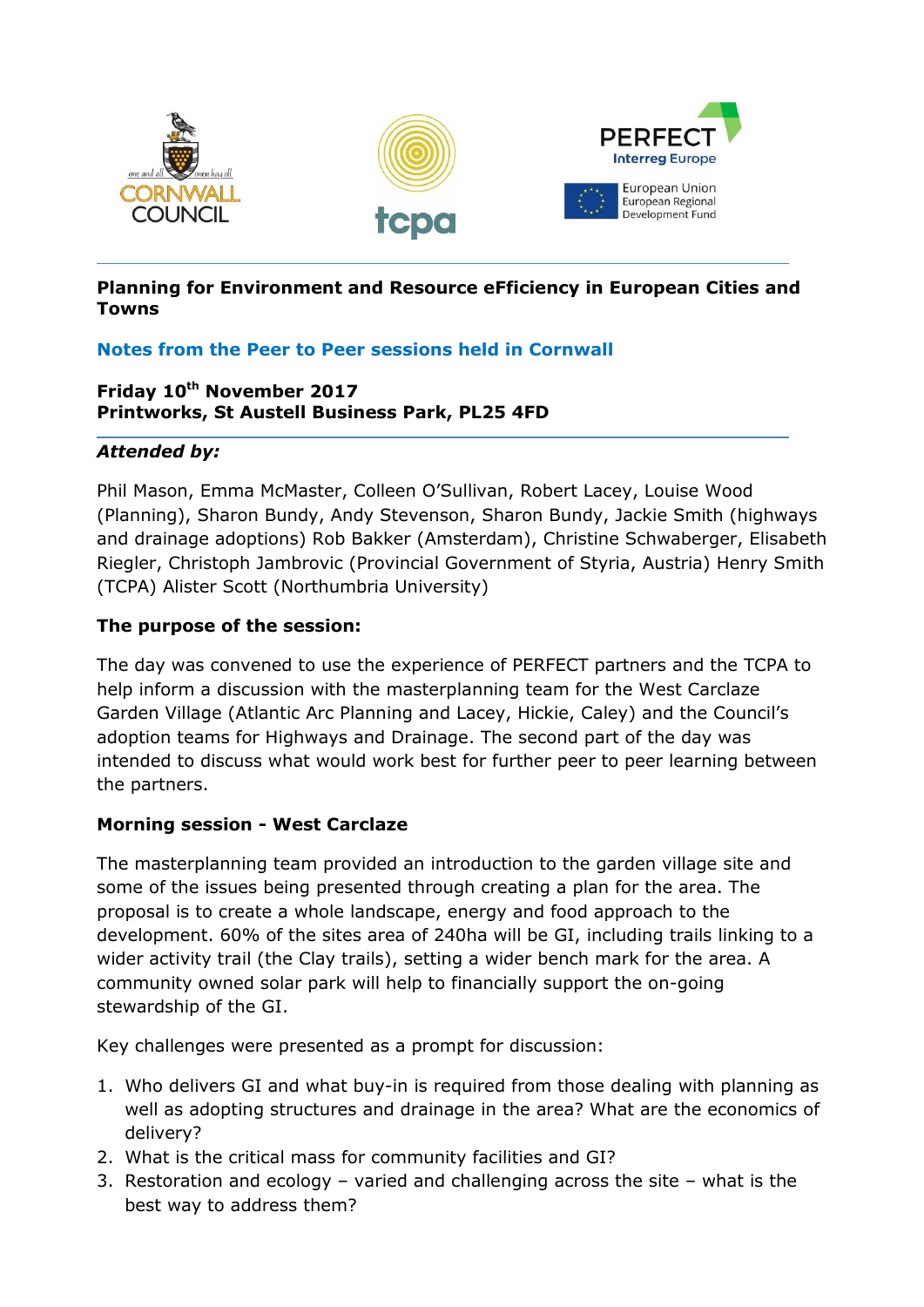- 4. Infrastructure and movement non-standard ways of delivering GI, different widths of road, SUDs in open spaces and highways etc
- 5. Management mechanisms and vehicles

## *Issues:*

- Clay country has poor levels of aspiration, particularly in children and needs transformational change to raise this ambition;
- A concern for the costs and method of future maintenance for infrastructure currently stifles ambition and innovation
- Different ways of delivering infrastructure will have higher up-front costs but potentially reduced future maintenance liability – how can this be squatted between the provider and maintainer of the infrastructure? Who derives the benefit?
- Drainage on the garden village site will impact downstream communities and it needs to be a solution that keeps water on the surface
- We need to move away from poor transport and space provision in order to really change things
- Environment is a core aspect of education for early years and this needs to be reflected through a different type of school and philosophy for West Carclaze.



*Partners and stakeholders visiting the West Carclaze site*

## *Exchange of experience between partners from the case study and lessons for PERFECT:*

- Children are a key audience for environmental education and readily accept it, but we need to nurture this and reinforce during and after teenage years;
- The garden village needs to be a showcase for further developments by focusing on pedestrian and cyclist use of spaces;
- We should emulate Google's Ten X programme by making big steps of change rather than relying on small steps;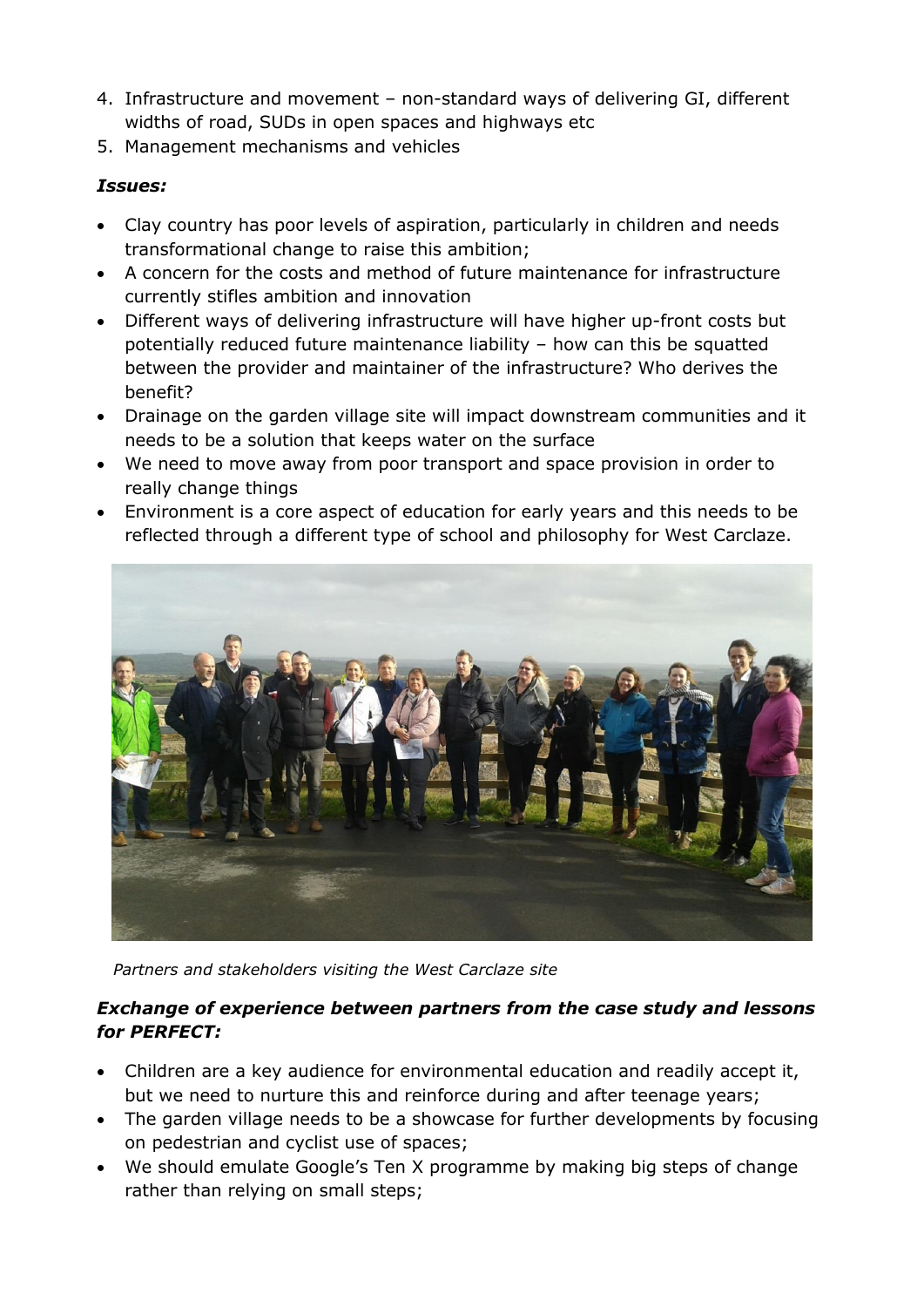- Quality rather than quantity is key to a drainage strategy for the site. Water needs to be kept on the surface and reused as much as possible. Swales, rain gardens and other water storage will be practical and educational on the site.
- Connectivity is needed for green space and drainage and this requires a change of mindset;
- We need to be clear from the beginning how systems will be maintained to prevent derivative approach taken for fear of future liabilities. Drainage should be managed as a whole network for domestic and highway drainage;
- Amsterdam has a 'Water change organisation' with a 'Rainproof' water toolkit to reduce impacts of extreme events on 1940s/50s drainage system. Separate systems are provided for grey water and freshwater to reduce drainage flows. This could be a discussion point with the Environment Agency alongside a completely sealed system of water management. UK examples in peak District and highways systems at Halsbury Quarry (Albion Water).



*Exploring concepts for the Garden Village proposals*

## **Session 2 - Peer Review discussion**

## *Lessons for PERFECT partners*

Partners discussed the Cornwall stakeholder event which took place the day before, and reported the following lessons which will be taken back to their own stakeholders:

- The approach was simple, but practical and despite early worries, Councillors were very willing to take part;
- Simple, quick conversations help to tie up the subject and provide an entry to larger issues;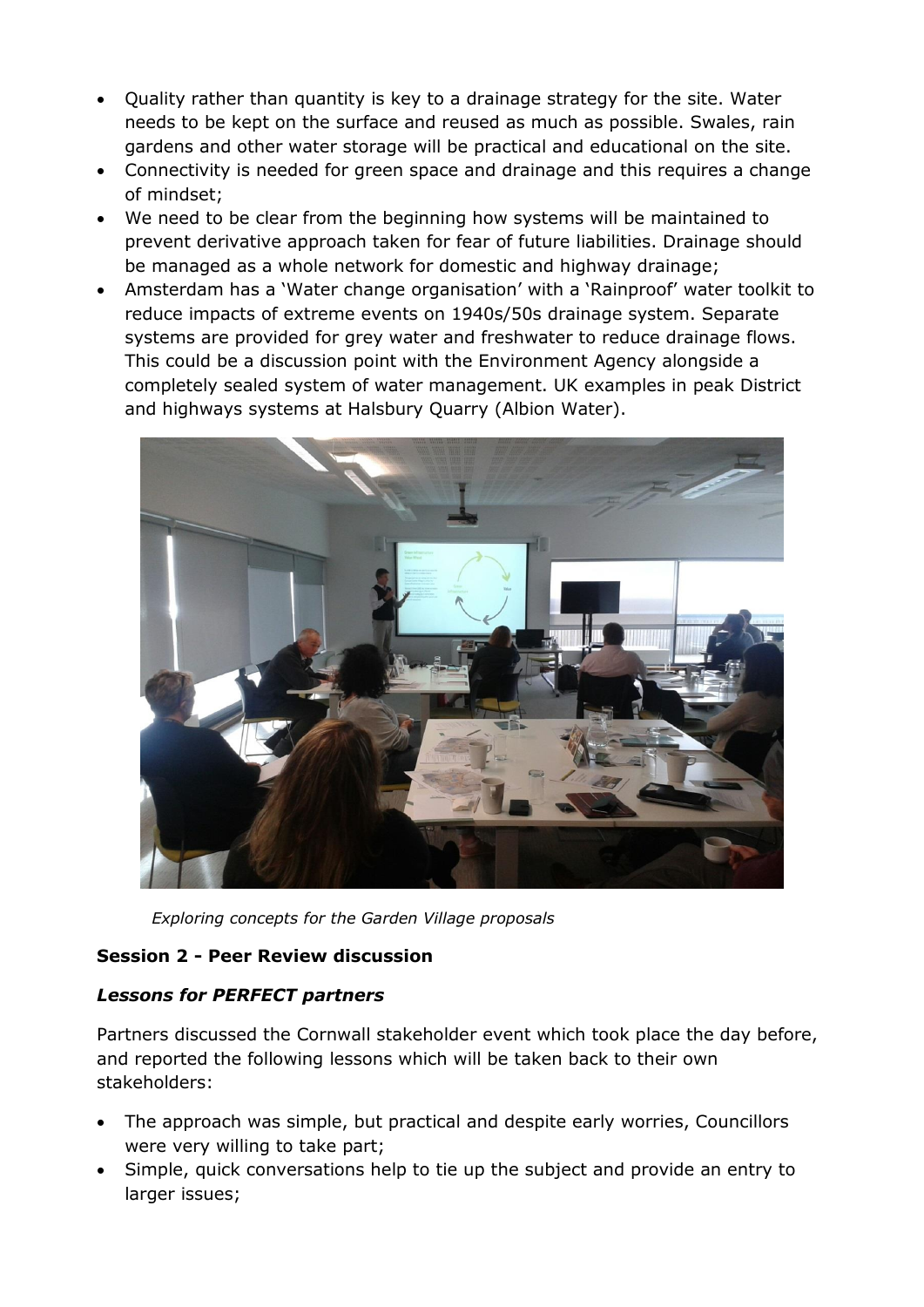- Members appeared enthusiastic about the subject and there was a feeling that mindsets had been changed in couple of cases;
- Basic basics help bring together professions and lay people in active discussions;
- Site visits and fresh air between session are important to maintain focus and provide practical examples of GI good and poor practice;
- CS is looking at setting up a similar session with Mayors in Austria.



*One of the completed 'planning game' sets from the Councillor event*

# *Next steps*

PM explained that Cornwall Council is trying to raise the bar for development in Cornwall and capturing the imagination of Councillors is important (as is reporting back when their ideas are utilised). The Local Plan policies adopted in November 2016 say the right thing, but change is needed to improve the approach being taken to development. Practical actions are being explored to lead the development of policy approaches (i.e. take action on the ground and use the experience to adjust policy and practice). Practice needs to be developed and displayed across the whole of Cornwall to set good examples and reduce mixed messages.

A discussion point amongst Councillors and the peer to peer group related to the methods of controlling development in each partner area and the difference that this made to the delivery of green infrastructure. It was felt that it would be useful for each partner to produce and share a brief diagram of how their planning system works. This should help aid understanding of levels of regulation and points of intervention to help understanding of compatibility for each partner.

**Action:** Each partner to produce a diagram of how their planning system works, levels of regulation and points of intervention.

Peer working should provide opportunities to influence other partners/stakeholders with solutions and ideas that work in other places.

**Action:** Partners to identify topics/opportunities for semester 3. Suggestions included: dealing with air pollution, how to encourage effective cross-departmental working, communication approaches (particularly relating to green specialisms) etc.